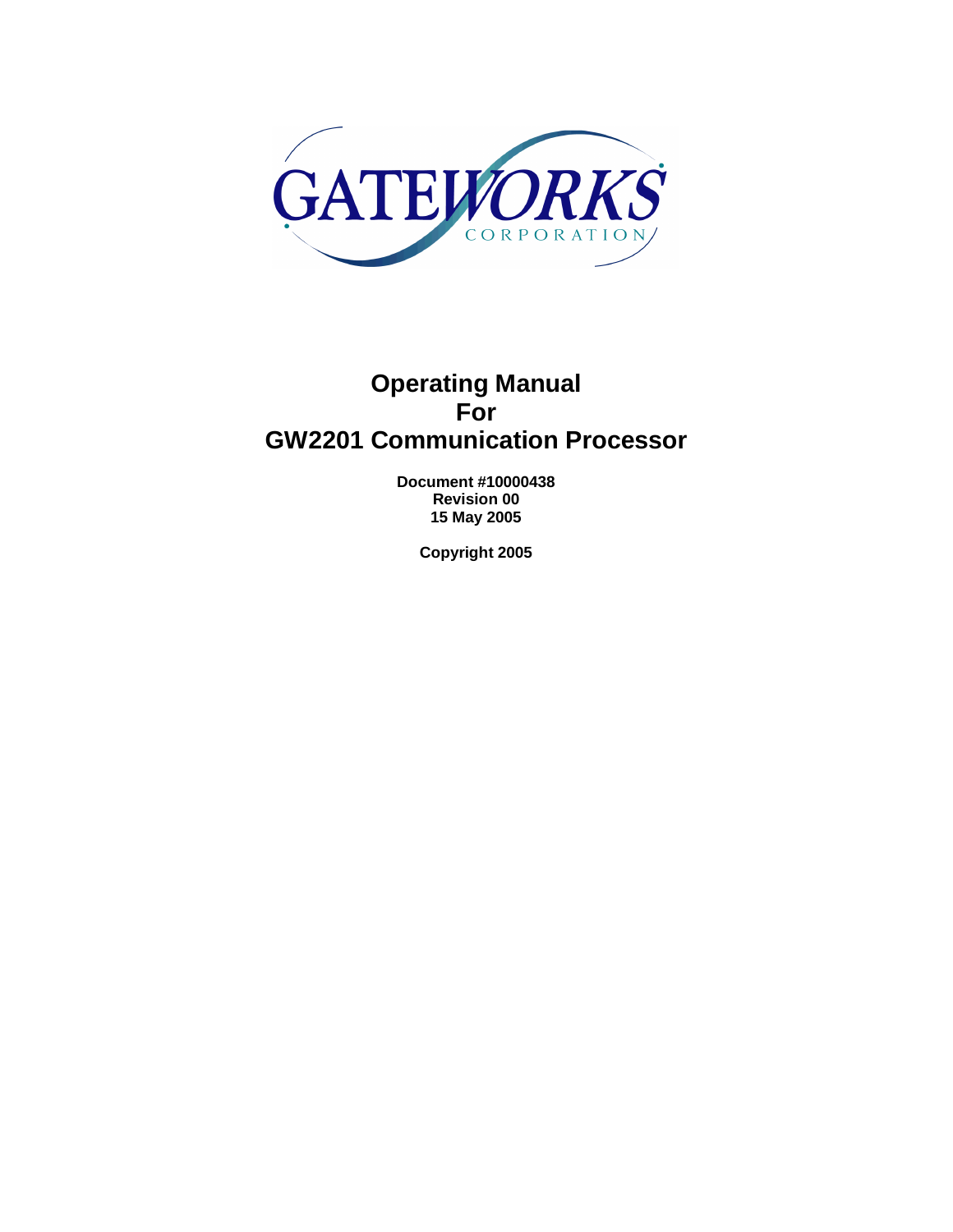### **TABLE OF CONTENTS**

|      | 1. INTRODUCTION                                          | 3                       |
|------|----------------------------------------------------------|-------------------------|
|      | 1.1. Product Description                                 | $\mathbf{3}$            |
|      | 1.2. Standard Features                                   | 3                       |
|      | 1.3. Functional Blocks                                   | $\overline{\mathbf{4}}$ |
|      | Mini-PCI Interface                                       | $\overline{4}$          |
|      | <b>Octal Serial Controller</b><br>RS422/485 Serial Ports | $\overline{4}$<br>5     |
|      | <b>RS232 Serial Ports</b>                                | 6                       |
|      | 5V Charge Pump                                           | 6                       |
| 2.   | <b>CONFIGURATION AND INSTALLATION</b>                    | $\overline{7}$          |
|      | 2.1. Octal Serial Controller                             | $\overline{7}$          |
| 2.2. | <b>Interface Connectors</b>                              | 8                       |
|      | COM1 Through COM4 RS422/485 Serial Ports                 | 9                       |
|      | COM5 Through COM8 RS232 Serial Ports                     | 9                       |
|      | Mini-PCI Interface Connector                             | 10                      |
|      | 2.3. Manufactures Website Links / Support Mailing List   | 11                      |
| 3.   | <b>SPECIFICATIONS</b>                                    | 12                      |
| 3.1. | <b>Electrical</b>                                        | 12                      |
|      | 3.2. Mechanical                                          | 12                      |
|      | 3.3. Environmental                                       | 12                      |
|      | 4. CUSTOMER SUPPORT                                      | 13                      |
| 4.1. | <b>Manual Revision History</b>                           | 13                      |
| 4.2. | <b>Technical Assistance</b>                              | 13                      |
| 4.3. | <b>Warranty</b>                                          | 13                      |
| 4.4. | <b>Return for Repair</b>                                 | 13                      |
| 4.5. | <b>Life Support Policy</b>                               | 14                      |
| 4.6. | <b>Trademarks</b>                                        | 14                      |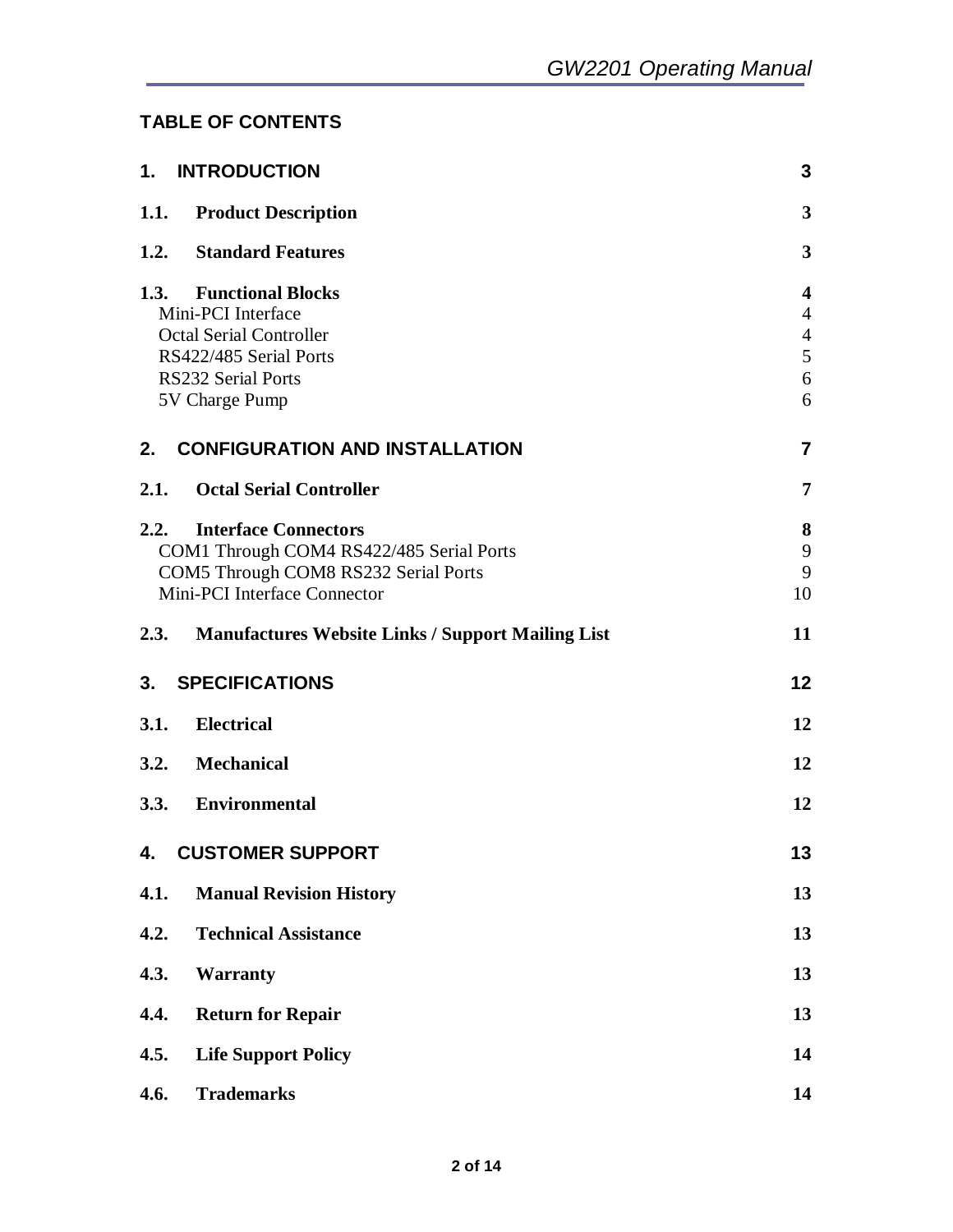# **1. INTRODUCTION**

# **1.1. Product Description**

The GW2201 is a serial communication expansion module for adding eight serial ports to a Mini-PCI expansion site. The GW2201 includes a 16550 compatible octal serial controller configured with four channels of RS232 and four channels of RS422/485. Each RS232 serial port is available through a 10-pin header with a signal mapping that accepts a standard ribbon cable connection to a PC compatible 9-pin D-shell connector. Each RS422/485 serial port is available in a half-duplex configuration through a 2-pin screw terminal and includes a jumper for enabling end-of-line termination. The GW2201 includes a charge pump for generating the 5V supply required for many of the local devices. This reduces the dependency on Mini-PCI power to 3.3V only.

## **1.2. Standard Features**

- ◆ 32-Bit PCI Bus 2.3 Target Signaling Compliance
- ♦ 3.3V Mini-PCI Type IIIA Form Factor
- ♦ Octal Serial Controller
	- **❖** 16550 Compatible Register Set
	- 64 Byte Transmit FIFO and Receive FIFO
	- ❖ Programmable Transmit and Receive Trigger Level
	- Automatic RTS/CTS or DTR/DSR Flow Control
	- ❖ Automatic Xon/Xoff Software Flow Control
	- General Purpose 16-bit Timer/Counter
- Four RS232 Serial Ports
	- Up to 230Kbits Per Second Data Rate
	- PC Compatible Signal Set
	- ❖ Standard Mapping to 10-pin **Headers**
	- ESD Protection to IEC1000-4-2
	- Transient Burst Immunity to IEC1000-4-4
- Four RS422/485 Serial Ports
	- Up to 6.25Mbytes Per Second Data Rate (Limited by serial controller)
	- Half Duplex Signal Set
	- Mapped to 2-pin Screw **Terminals**
	- **❖** DTR Transmit Buffer Control
	- Jumper Selectable End-of-Line Termination
	- ESD Protection to IEC1000-4-2
	- Transient Burst Immunity to IEC1000-4-4
- **Fully Operational with 3.3V Mini-PCI Power**
- ◆ 1 Year Warranty

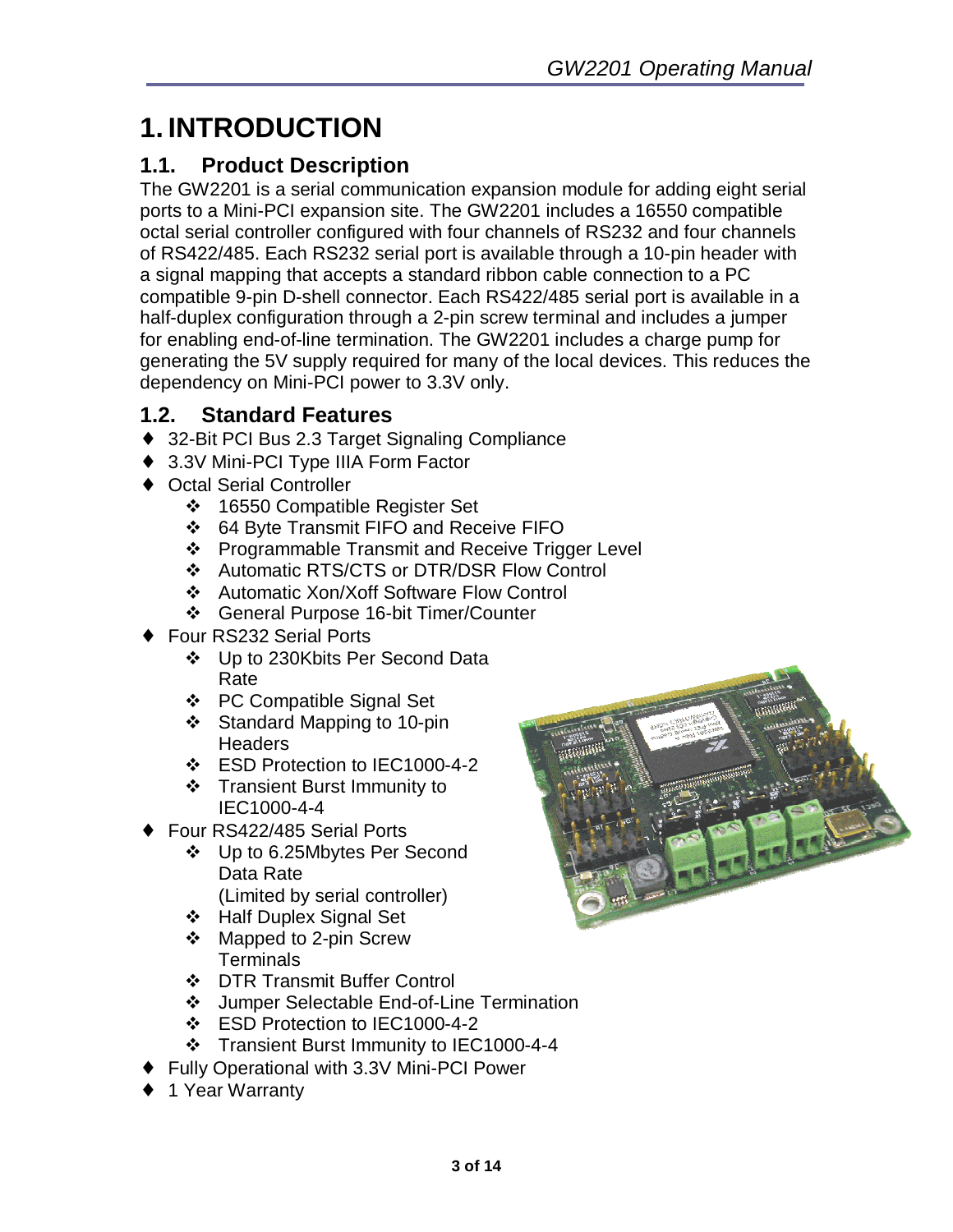# **1.3. Functional Blocks**

The functional block diagram for the GW2201 communication controller is shown below followed by a detailed description of each major functional block.



*GW2201 Functional Block Diagram* 

### **Mini-PCI Interface**

Mini-PCI is a small form factor PCI card that uses the same signal protocol, electrical specifications, and configuration definitions as a conventional 32-bit PCI interface. The GW2201 is a Type IIIA Mini-PCI form factor.

### **Octal Serial Controller**

The Exar XR17D158 is a 32-bit PCI Bus serial controller with 8 serial channels. Each serial channel includes a complete 16C550 compatible set of configuration registers, 64-byte transmit and receive FIFOs, fully programmable transmit and receive trigger levels, automatic RTS/CTS or DTR/DSR hardware flow control with programmable hysteresis levels, and automatic Xon/Xoff software flow control. The serial controller also includes a general-purpose 16-bit counter/timer in addition to the 8 serial ports.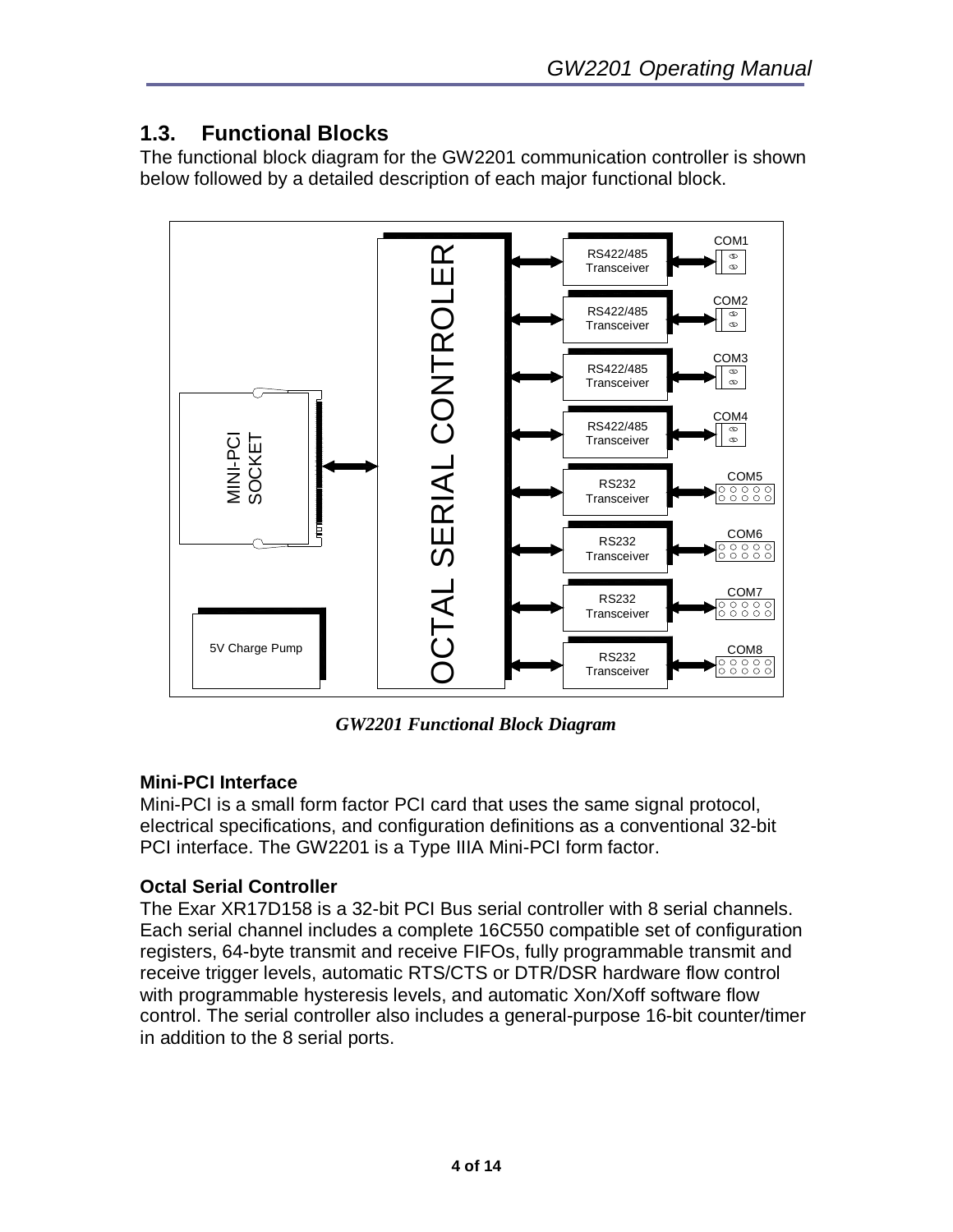### **RS422/485 Serial Ports**

The lower four serial channels are connected to screw terminals through Analog Devices ADM3485E, or equivalent, RS422/485 transceivers. These low power differential line transceivers comply with both EIA standards for RS-485 and RS-422 in half-duplex operation up to 20Mbps. Note that the RS422/485 data rates are limited to 6.25Mbps by the serial controller. The transceiver includes internal protection against electrostatic discharge (ESD) and electrical fast transients (EFT) to permit operation in harsh environments. A low 19kohm input impedance supports up to 50 transceivers on a single bus. The transceivers also include thermal shutdown to protect against excessive power dissipation caused by bus contention or by shorting the outputs.

A functional diagram of the RS422/485 serial port connection is illustrated below. Each serial port includes a jumper selectable 121ohm end-of-line termination resistor.



*GW2201 RS422/485 Functional Hookup*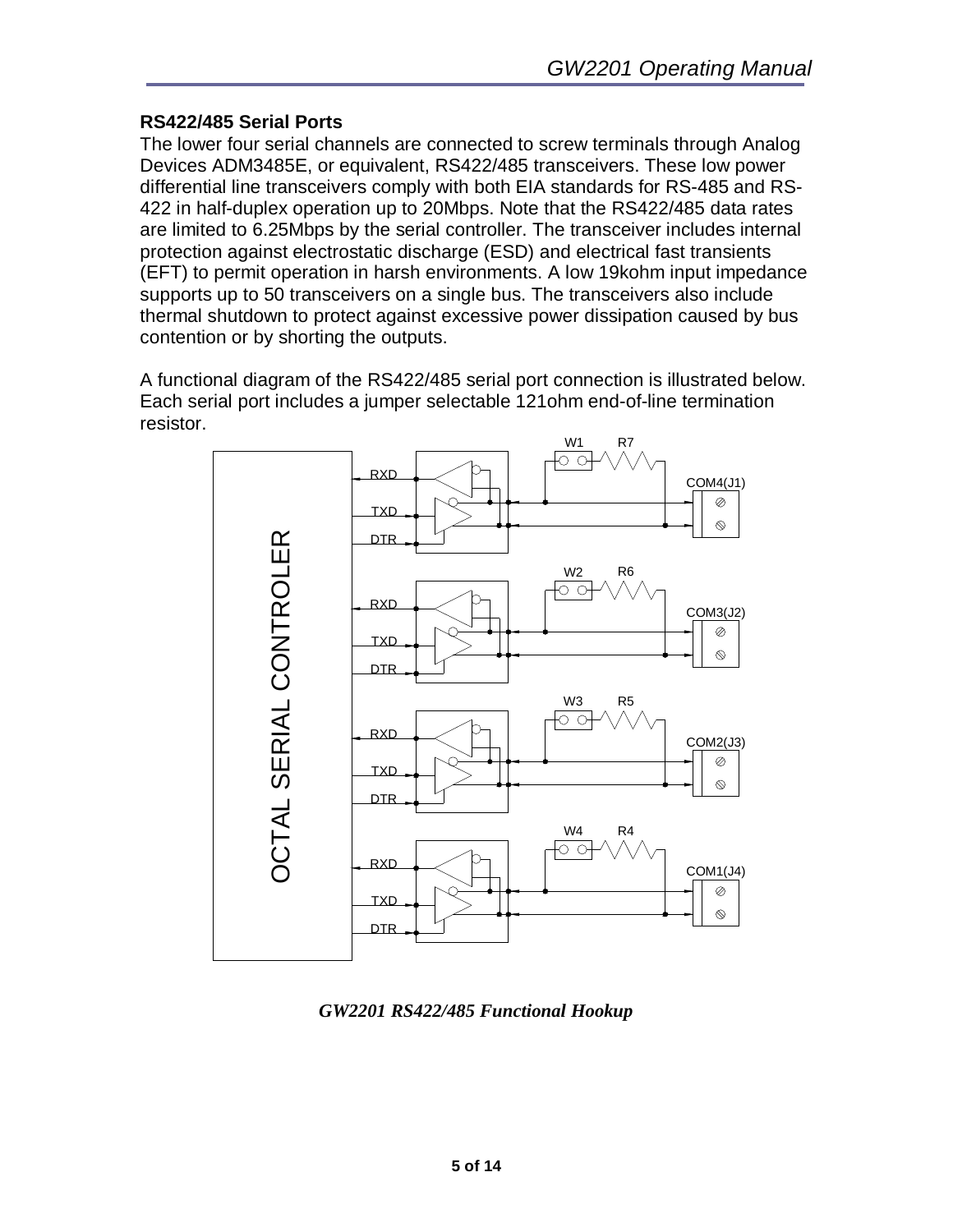### **RS232 Serial Ports**

The upper four serial channels are connected to 10-pin headers through Analog Devices ADM211E, or equivalent, RS232 transceivers. These low power devices comply with EIA standards for RS232E and CCITT V.28 for operation up to 230Kbps. The transceiver includes internal protection against electrostatic discharge (ESD) and electrical fast transients (EFT) to permit operation in harsh environments.

A functional diagram of the RS232 serial port connection is illustrated below. The pin assignments selected for the 10-pin header permit a straight ribbon cable connection to a PC standard 9-pin D-shell connector.



*GW2201 RS4232 Functional Hookup* 

### **5V Charge Pump**

A charge pump converts 3.3V to 5V for all of the devices that require the higher operating voltage. This feature reduces the Mini-PCI operating voltage requirements to only 3.3V.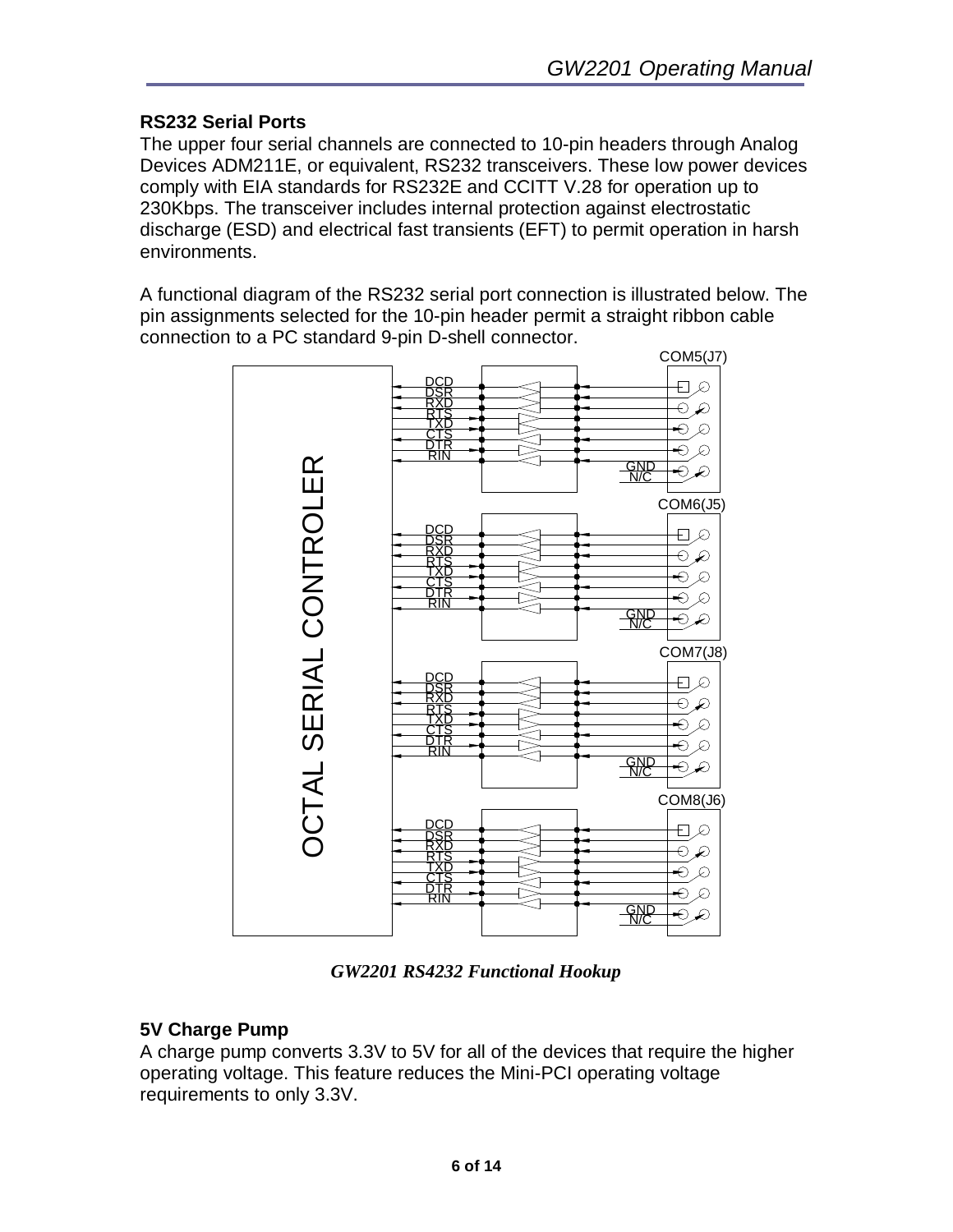# **2. CONFIGURATION AND INSTALLATION**

This section includes the serial connector pin assignments.

### **2.1. Octal Serial Controller**

The serial controller includes three sets of registers as shown in the figure below. The PCI Local Bus Interface registers are for plug-and-play operation. The plugand-play feature simplifies GW2201 installation. The second set of registers is for Device Interface. These registers are directly accessible through the 4Kbytes PCI Bus memory address space for configuring device operation and monitoring operating status. This includes interrupt and control status from all eight serial channels and the general-purpose 16-bit counter/timer. The third set of registers is for individual Serial Channel Interface. These registers are also directly accessible though the 4Kbyte PCI Bus memory address space and are used for individual serial channel configuration, control, and status.

The octal serial controller data sheet from Exar includes all of the information needed for device programming. A link to this data sheet is found at the end of this section.

| <b>PCI Interface Registers</b> |  |
|--------------------------------|--|
|                                |  |

Plug and Play

Automatic Configuration

| <b>Serial Channel COM1</b>        | 0x0000 |
|-----------------------------------|--------|
| <b>Device Interface Registers</b> | 0x0080 |
| <b>Serial Channel COM2</b>        | 0x0200 |
| <b>Serial Channel COM3</b>        | 0x0400 |
| <b>Serial Channel COM4</b>        | 0x0600 |
| <b>Serial Channel COM5</b>        | 0x0800 |
| <b>Serial Channel COM6</b>        | 0x0A00 |
| <b>Serial Channel COM7</b>        | 0x0C00 |
| <b>Serial Channel COM8</b>        | 0x0E00 |

*Octal Serial Controller Register Map*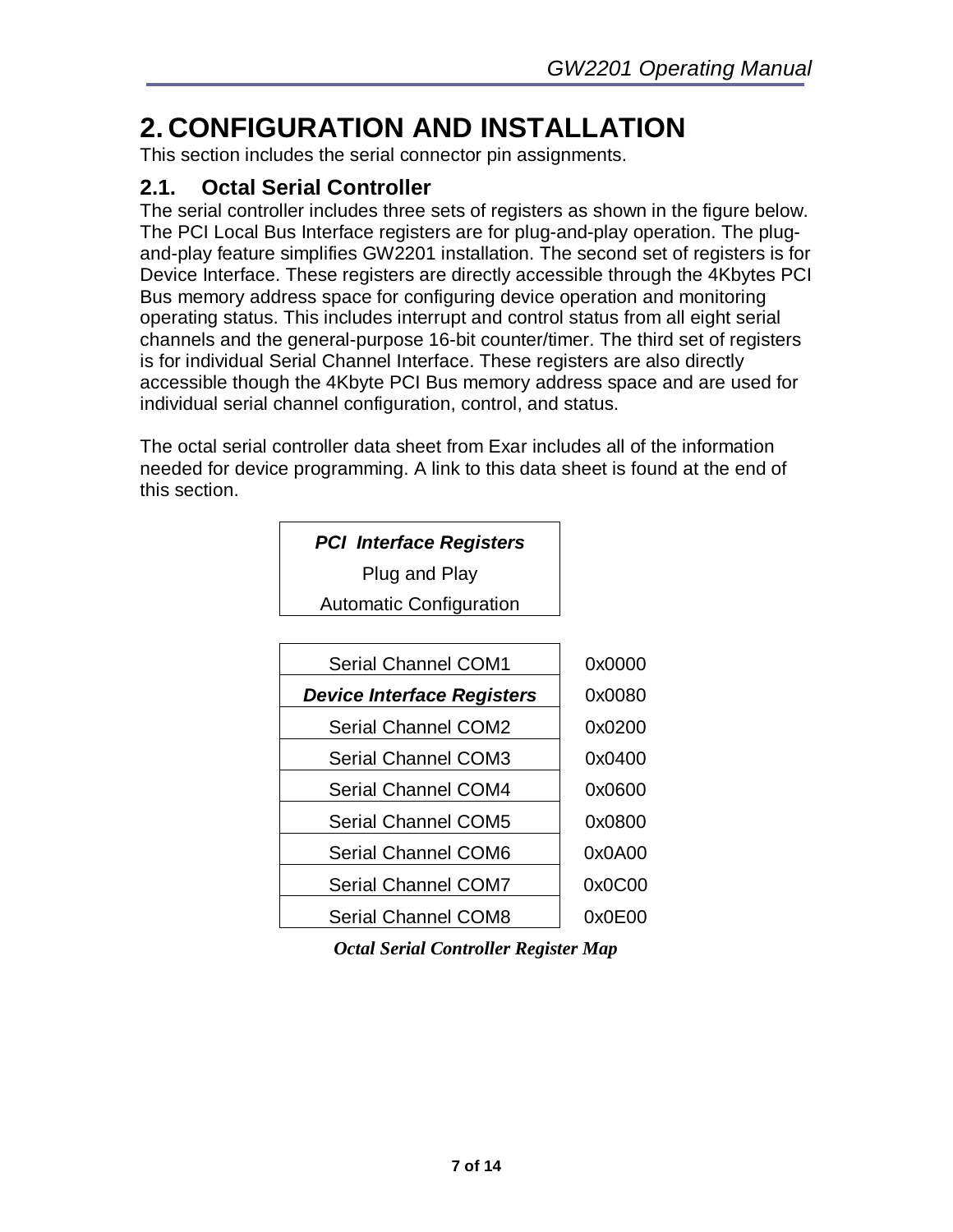## **2.2. Interface Connectors**

The GW2201 interface connector pin assignments and signal descriptions are included in the following sections. The connectors are listed in the table below and the connector locations are shown in the following assembly drawing.

| <b>Connector</b> | <b>Function</b>            |
|------------------|----------------------------|
| J1               | COM4 RS422/485 Serial Port |
| J2               | COM3 RS422/485 Serial Port |
| J3               | COM2 RS422/485 Serial Port |
| J4               | COM1 RS422/485 Serial Port |
| J5               | COM6 RS232 Serial Port     |
| J6               | COM8 RS232 Serial Port     |
| J7               | COM5 RS232 Serial Port     |
| J8               | COM7 RS232 Serial Port     |
| J9               | Mini-PCI Connector         |
|                  |                            |



*Component Locations*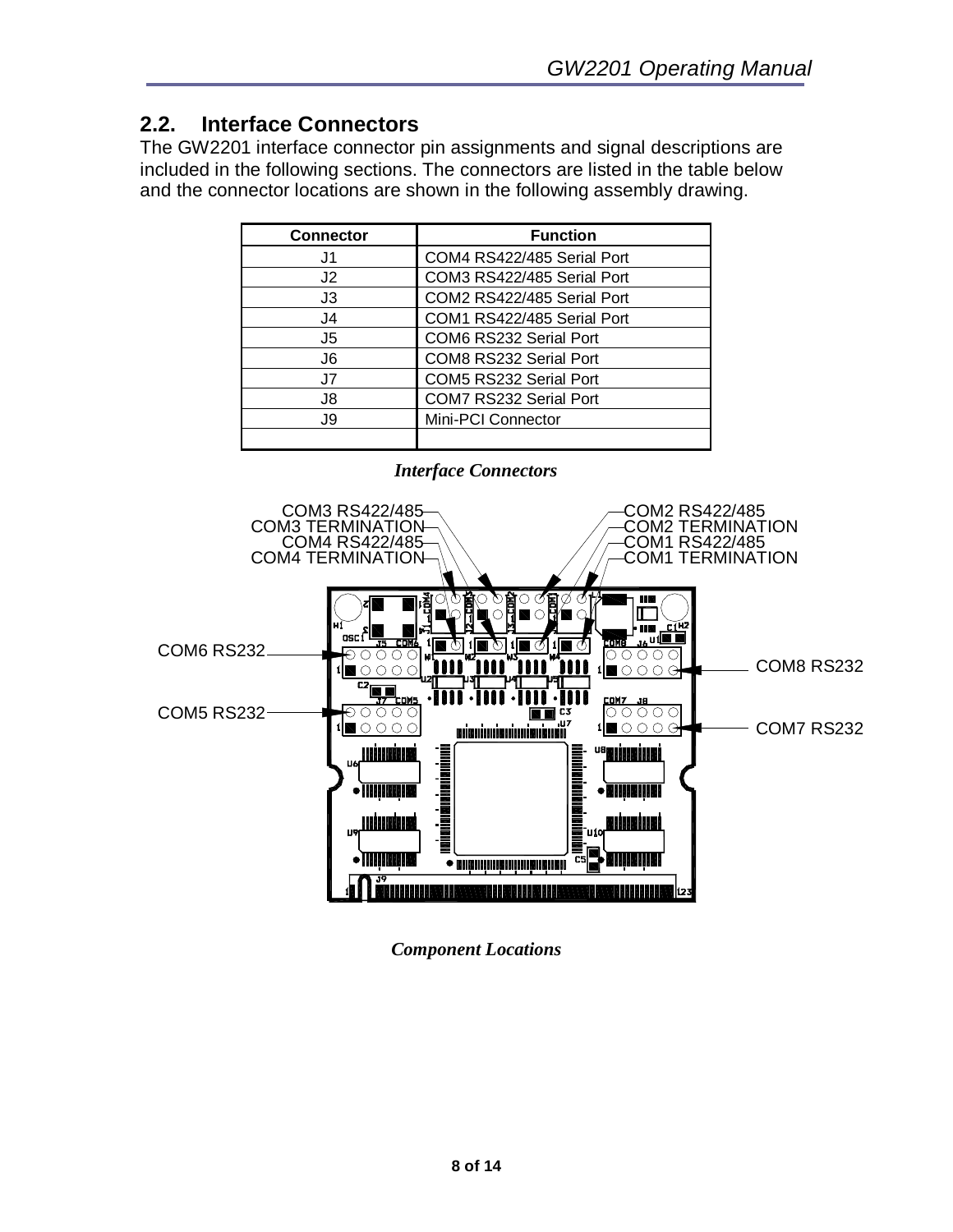### **COM1 Through COM4 RS422/485 Serial Ports**

The COM1 through COM4 serial ports are available through individual 2-pin screw terminals. The screw terminal is a Phoenix Contact 1725656, or equivalent. The connector supports a 20-30AWG wire with a 0.2-inch strip length.

| nin. | <b>Signal</b> | 'in | <b>Signal</b> |
|------|---------------|-----|---------------|
|      |               |     | -ata-         |

| <b>COM1 Though COM4 Serial Port Headers</b> |  |  |  |  |  |
|---------------------------------------------|--|--|--|--|--|
|---------------------------------------------|--|--|--|--|--|

#### **COM5 Through COM8 RS232 Serial Ports**

The COM5 through COM8 serial ports are available through a 10-pin header in a 2x5 configuration with 0.1-inch pin spacing. The pin assignment supports a ribbon cable connection to a standard 9-pin D-shell connector as shown in the following illustration.

| Pin | <b>Signal</b>              | Pin | <b>Signal</b>          |
|-----|----------------------------|-----|------------------------|
|     | <b>Data Carrier Detect</b> |     | Data Set Ready         |
| ว   | Receive Data               |     | <b>Request To Send</b> |
| 5   | <b>Transmit Data</b>       |     | Clear To Send          |
|     | Data Terminal Ready        |     | Ring Indicator         |
|     | Ground                     |     | No Connect             |

*COM5 Though COM8 Serial Port Headers* 



*PC Standard 9-Pin D-Shell Ribbon Cable*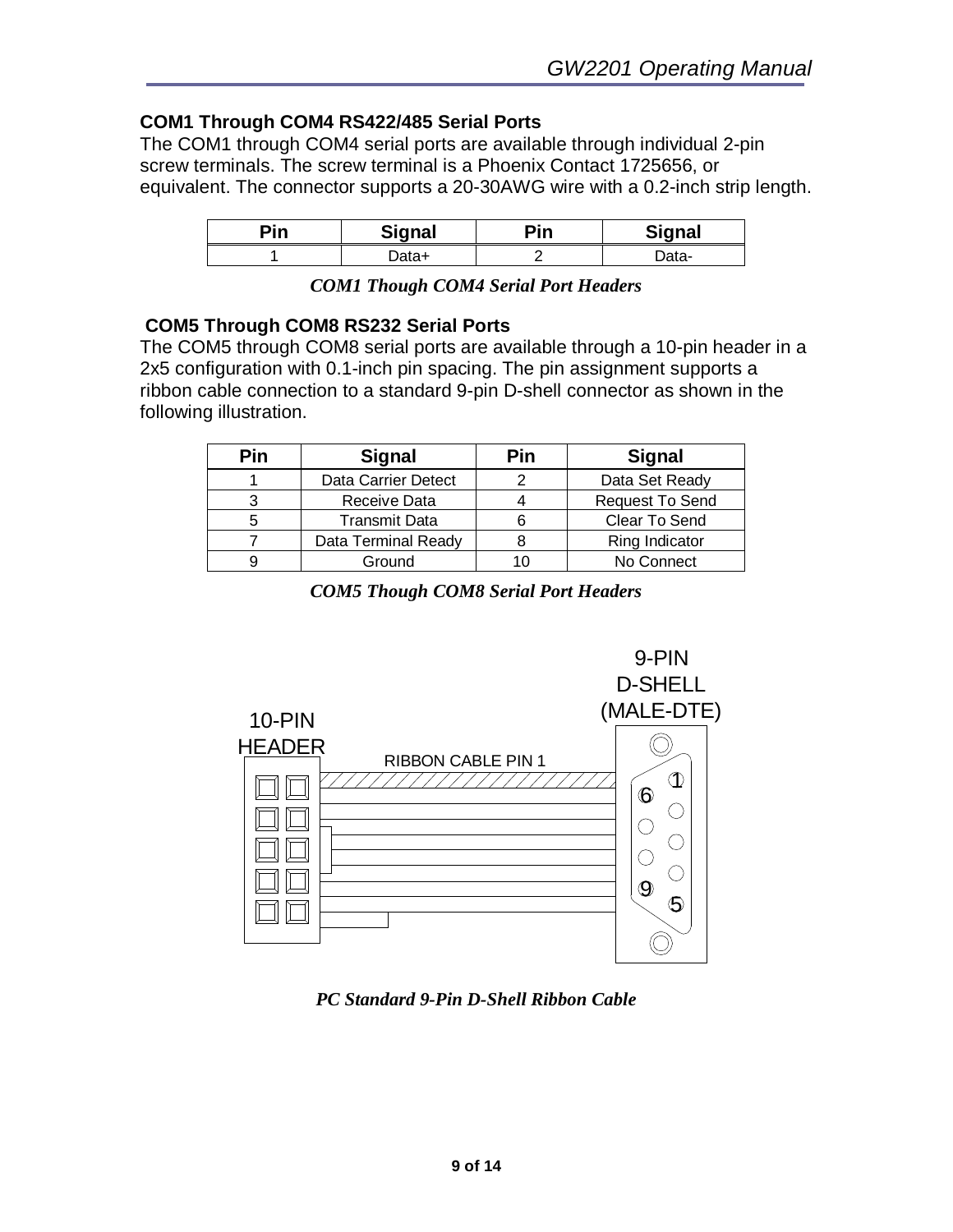#### **Mini-PCI Interface Connector**

The Mini-PCI connector includes the 32-bit PCI interface signals shown below.

| Pin            | <b>Signal</b>    | <b>Connect</b>   | Pin | <b>Signal</b>    | <b>Connect</b>   | Pin | <b>Signal</b>     | <b>Connect</b>  |
|----------------|------------------|------------------|-----|------------------|------------------|-----|-------------------|-----------------|
| 1              | <b>TIP</b>       | N/C              | 44  | AD <sub>26</sub> | AD26             | 87  | AD7               | AD7             |
| $\overline{2}$ | <b>RING</b>      | N/C              | 45  | CBE3#            | CBE3#            | 88  | VCC3              | 3.3V            |
| 3              | LANRXP           | N/C              | 46  | AD <sub>24</sub> | AD <sub>24</sub> | 89  | VCC <sub>3</sub>  | 3.3V            |
| 4              | <b>LANTXP</b>    | N/C              | 47  | AD <sub>23</sub> | AD23             | 90  | AD <sub>6</sub>   | AD <sub>6</sub> |
| 5              | LANRXN           | N/C              | 48  | <b>IDSEL</b>     | <b>IDSEL</b>     | 91  | AD <sub>5</sub>   | AD <sub>5</sub> |
| 6              | <b>LANTXN</b>    | N/C              | 49  | Ground           | Ground           | 92  | AD4               | AD4             |
| $\overline{7}$ | LANRSV           | N/C              | 50  | Ground           | Ground           | 93  | Reserved          | N/C             |
| 8              | LANRSV           | N/C              | 51  | AD21             | AD21             | 94  | AD <sub>2</sub>   | AD <sub>2</sub> |
| 9              | <b>LANRSV</b>    | N/C              | 52  | AD <sub>22</sub> | AD22             | 95  | AD <sub>3</sub>   | AD <sub>3</sub> |
| 10             | <b>LANRSV</b>    | N/C              | 53  | AD19             | AD <sub>19</sub> | 96  | AD <sub>0</sub>   | AD <sub>0</sub> |
| 11             | <b>LANGNP</b>    | N/C              | 54  | AD20             | AD20             | 97  | VCC <sub>5</sub>  | N/C             |
| 12             | <b>LANRNN</b>    | N/C              | 55  | Ground           | Ground           | 98  | Reserved          | N/C             |
| 13             | LANYEP           | N/C              | 56  | PAR              | <b>PAR</b>       | 99  | AD1               | AD1             |
| 14             | LANYEN           | N/C              | 57  | AD17             | <b>AD17</b>      | 100 | Reserved          | N/C             |
| 15             | <b>CHSGND</b>    | N/C              | 58  | AD <sub>18</sub> | AD18             | 101 | Ground            | Ground          |
| 16             | Reserved         | N/C              | 59  | CBE2#            | CBE2#            | 102 | Ground            | Ground          |
| 17             | INTB#            | N/C              | 60  | AD <sub>16</sub> | AD16             | 103 | <b>ACSYNC</b>     | N/C             |
| 18             | VCC <sub>5</sub> | N/C              | 61  | IRDY#            | IRDY#            | 104 | M66EN             | N/C             |
| 19             | VCC <sub>3</sub> | 3.3V             | 62  | Ground           | Ground           | 105 | <b>ACDIN</b>      | N/C             |
| 20             | INTA#            | INTA#            | 63  | 3.3V             | VCC3             | 106 | <b>ACDOUT</b>     | N/C             |
| 21             | Reserved         | N/C              | 64  | FRAME#           | FRAME#           | 107 | <b>ACCLK</b>      | N/C             |
| 22             | Reserved         | N/C              | 65  | CLKRUN#          | Pull Down        | 108 | ACID <sub>0</sub> | N/C             |
| 23             | Ground           | Ground           | 66  | TRDY#            | TRDY#            | 109 | ACID1             | N/C             |
| 24             | VCC3AX           | 3.3V             | 67  | SERR#            | SERR#            | 110 | <b>ACRST</b>      | N/C             |
| 25             | <b>CLK</b>       | <b>CLK</b>       | 68  | STOP#            | STOP#            | 111 | <b>AMON</b>       | N/C             |
| 26             | RST#             | RST#             | 69  | Ground           | Ground           | 112 | Reserved          | N/C             |
| 27             | Ground           | Ground           | 70  | VCC <sub>3</sub> | 3.3V             | 113 | <b>AGND</b>       | N/C             |
| 28             | VCC <sub>3</sub> | 3.3V             | 71  | PERR#            | PERR#            | 114 | Ground            | Ground          |
| 29             | REQ#             | REQ#             | 72  | DEVSEL#          | DEVSEL#          | 115 | <b>AOUT</b>       | N/C             |
| 30             | GNT#             | GNT#             | 73  | CBE1#            | CBE1#            | 116 | <b>AIN</b>        | N/C             |
| 31             | VCC <sub>3</sub> | 3.3V             | 74  | Ground           | Ground           | 117 | <b>AGND</b>       | N/C             |
| 32             | Ground           | Ground           | 75  | AD <sub>14</sub> | AD <sub>14</sub> | 118 | <b>AINGND</b>     | N/C             |
| 33             | AD31             | AD31             | 76  | AD15             | AD15             | 119 | <b>AGND</b>       | N/C             |
| 34             | PME#             | N/C              | 77  | Ground           | Ground           | 120 | <b>AGND</b>       | N/C             |
| 35             | AD <sub>29</sub> | AD <sub>29</sub> | 78  | AD <sub>13</sub> | AD13             | 121 | Reserved          | N/C             |
| 36             | Reserved         | N/C              | 79  | AD <sub>12</sub> | AD12             | 122 | <b>MPCIACT</b>    | N/C             |
| 37             | Ground           | Ground           | 80  | AD <sub>11</sub> | AD11             | 123 | VCC5AX            | N/C             |
| 38             | AD <sub>30</sub> | AD <sub>30</sub> | 81  | AD10             | AD10             | 124 | VCC3AX            | 3.3V            |
| 39             | AD <sub>27</sub> | AD27             | 82  | Ground           | Ground           | 125 | <b>CHSGND</b>     | N/C             |
| 40             | VCC <sub>3</sub> | 3.3V             | 83  | Ground           | Ground           | 126 | <b>CHSGND</b>     | N/C             |
| 41             | AD <sub>25</sub> | AD <sub>25</sub> | 84  | AD <sub>9</sub>  | AD <sub>9</sub>  | 127 | N/C               | N/C             |
| 42             | AD <sub>28</sub> | AD <sub>28</sub> | 85  | AD <sub>8</sub>  | AD <sub>8</sub>  | 128 | N/C               | N/C             |
| 43             | Reserved         | N/C              | 86  | CBE0#            | CBE0#            |     |                   |                 |

*Mini-PCI Connector*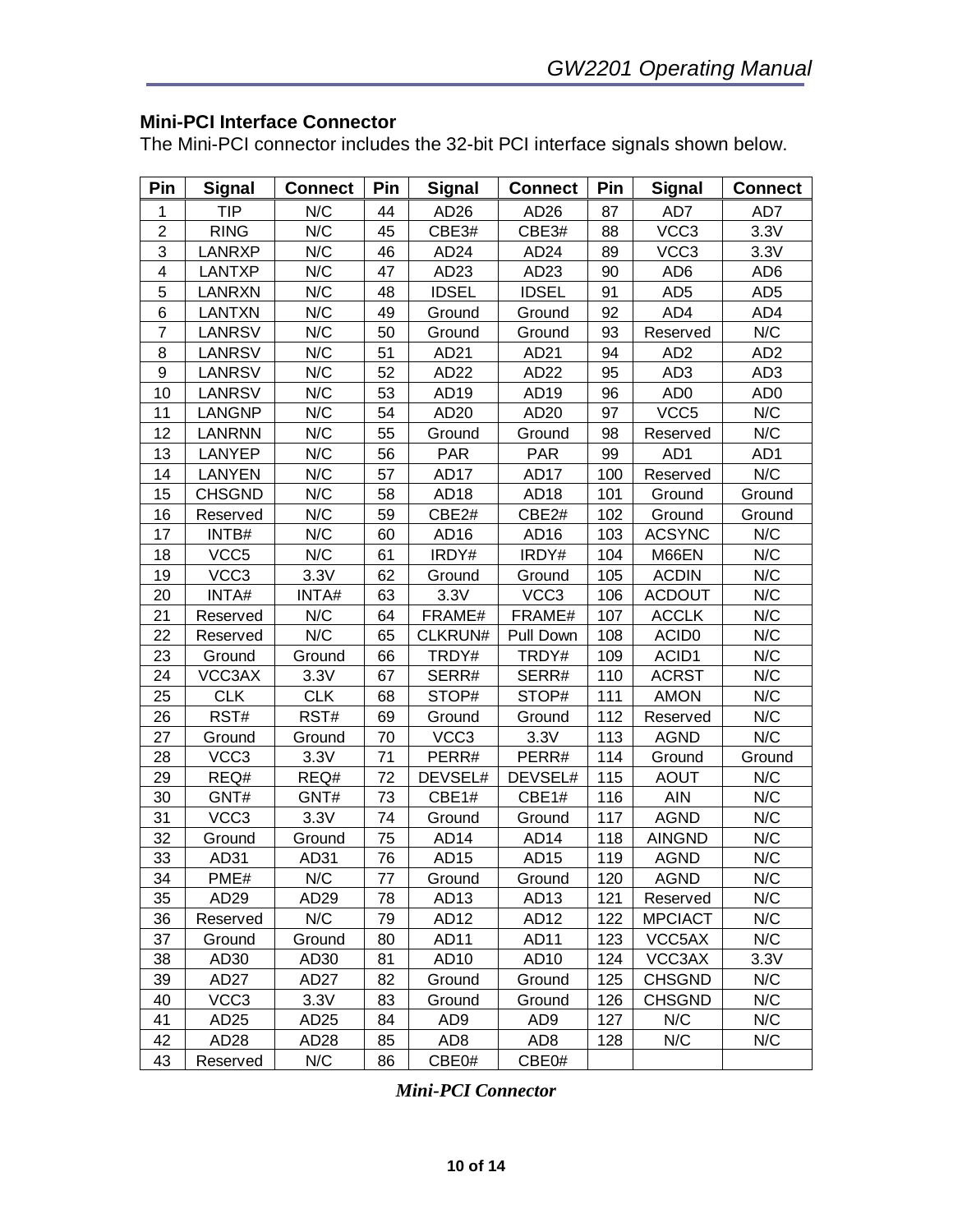### **2.3. Manufactures Website Links / Support Mailing List**

The section provides links to hardware and software related web sites.

**Octal Serial Controller – Exar XR17D158**  http://www.exar.com/product.php?ProdNumber=XR17D158&areaID=3

**RS422/485 Serial Transceiver – Analog Devices ADM3485**  http://analog.com/en/prod/0,2877,ADM3485E,00.html

**RS232 Serial Transceiver – Analog Devices ADM211**  http://www.analog.com/en/prod/0%2C2877%2CADM211E%2C00.html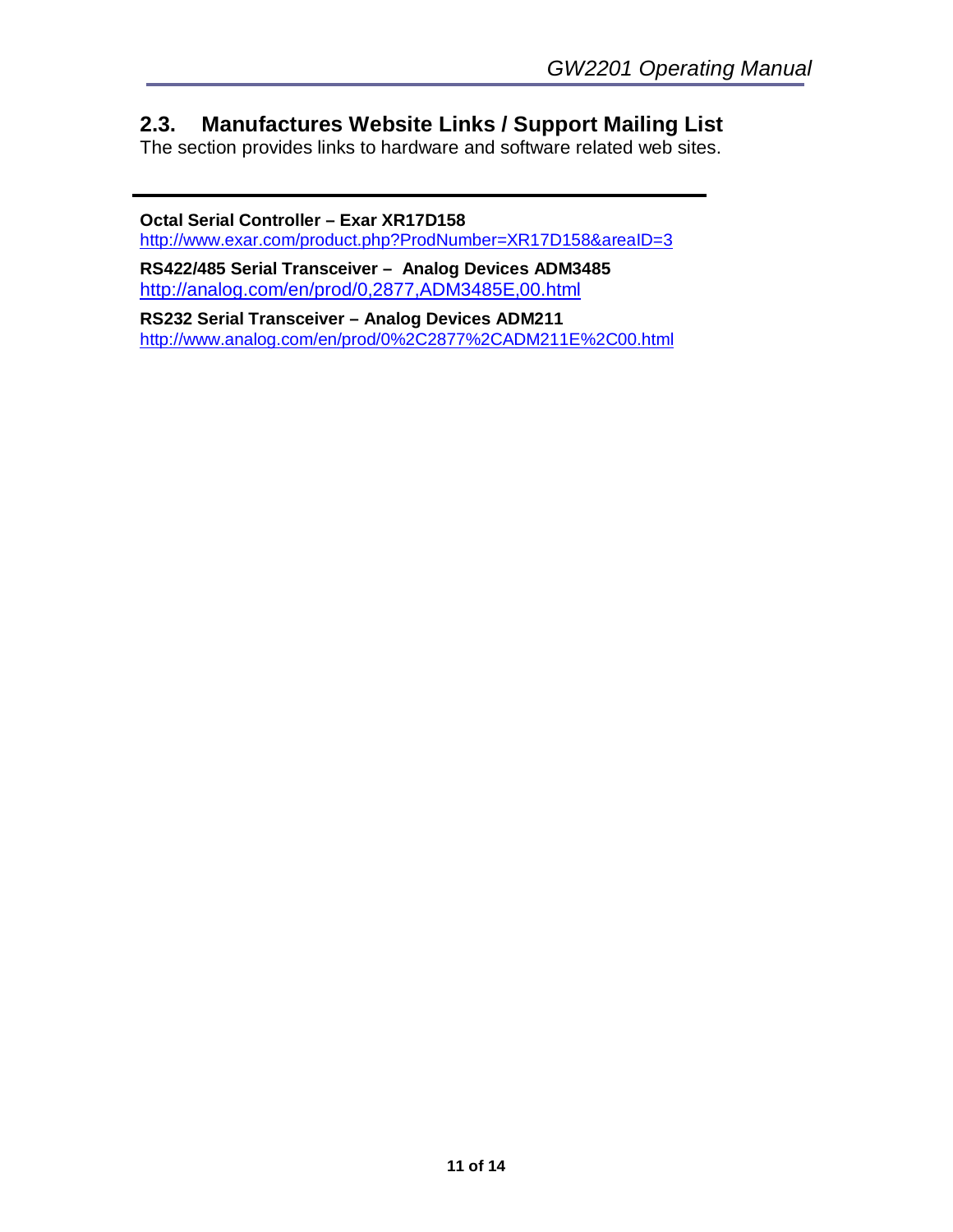# **3. SPECIFICATIONS**

# **3.1. Electrical**

| <b>Parameter</b>         | <b>Specification</b> |        |  |  |
|--------------------------|----------------------|--------|--|--|
| <b>Operating Voltage</b> | Min                  | Max    |  |  |
| Input Voltage            | 3.0VDC               | 3.6VDC |  |  |

| <b>Parameter</b>         | <b>Specification</b> |     |  |
|--------------------------|----------------------|-----|--|
| <b>Operating Current</b> | "vp                  | Max |  |
| Input Current            | 0.1A                 |     |  |

## **3.2. Mechanical**

| <b>Parameter</b>           | <b>Specification</b>    |
|----------------------------|-------------------------|
| Dimensions, Length x Width | $2.35$ in x $2.00$ in   |
|                            | (59.6mm x 50.95mm)      |
| Dimensions, Height         | $0.33$ in $(8.5$ mm $)$ |
| Weight                     | 0.7 ounces              |

# **3.3. Environmental**

| <b>Parameter</b>                 | <b>Specification</b>             |
|----------------------------------|----------------------------------|
| <b>Operating Temperature</b>     | 0 to 70 $\degree$ C              |
| Storage Temperature              | -40 to +85 $\mathrm{^{\circ}C}$  |
| Non-condensing Relative Humidity | Less than 95% at 40 $^{\circ}$ C |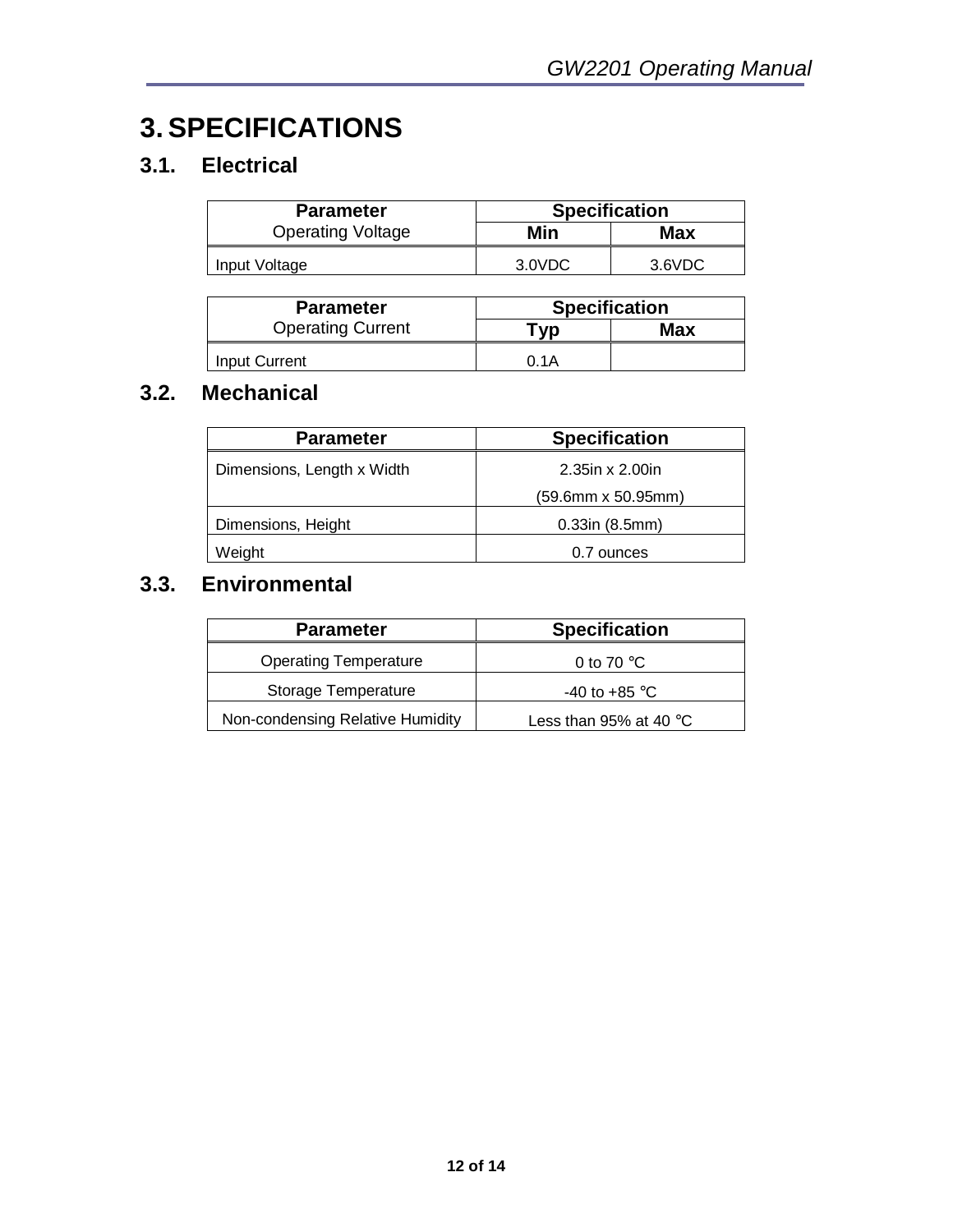# **4. CUSTOMER SUPPORT**

# **4.1. Manual Revision History**

Revision 00 - Initial release

# **4.2. Technical Assistance**

Gateworks technical support staff is available to assist you with questions that you may have. Please contact Gateworks using one of the methods shown below.

Phone: (805) 461-4000 Fax: (805) 461-4001 Email: support@gateworks.com Website: http://www.gateworks.com

### **4.3. Warranty**

Standard hardware warranty period is ONE year from date of purchase. Gateworks will, solely at its option, repair or replace products, which prove to be defective in materials or workmanship, provided they are returned to a Gateworks authorized repair center. Shipment to Gateworks is at the customer's expense. Gateworks pays return shipment by ground.

Products, which in Gateworks opinion, have been subject to misuse, abuse, neglect or unauthorized alteration or repair are excluded from this warranty.

Products not manufactured by Gateworks are limited to the warranty provided by the original manufacturer and should be returned to the manufacturer in case of defect. Software is licensed AS IS. If for any reason, you are dissatisfied with the software return to Gateworks within 90 days for a full refund.

The liability of Gateworks under this agreement is limited to a refund of the purchase price of the product. In no event shall Gateworks be liable for loss of profits or other damage.

### **4.4. Return for Repair**

You must obtain a Returned Material Authorization (RMA) number before sending any product to Gateworks. Please contact Gateworks using one of the methods shown below to obtain an RMA number. Please be ready with your name, telephone number, company name, company address, shipping address, invoicing address, product number, and a technical description of the problem. A service charge will be applied to units that are out of warranty. Please pack the unit being returned in anti-static material and ship in a sturdy cardboard box with adequate packing material. Mark the RMA number clearly on the outside of the box before returning.